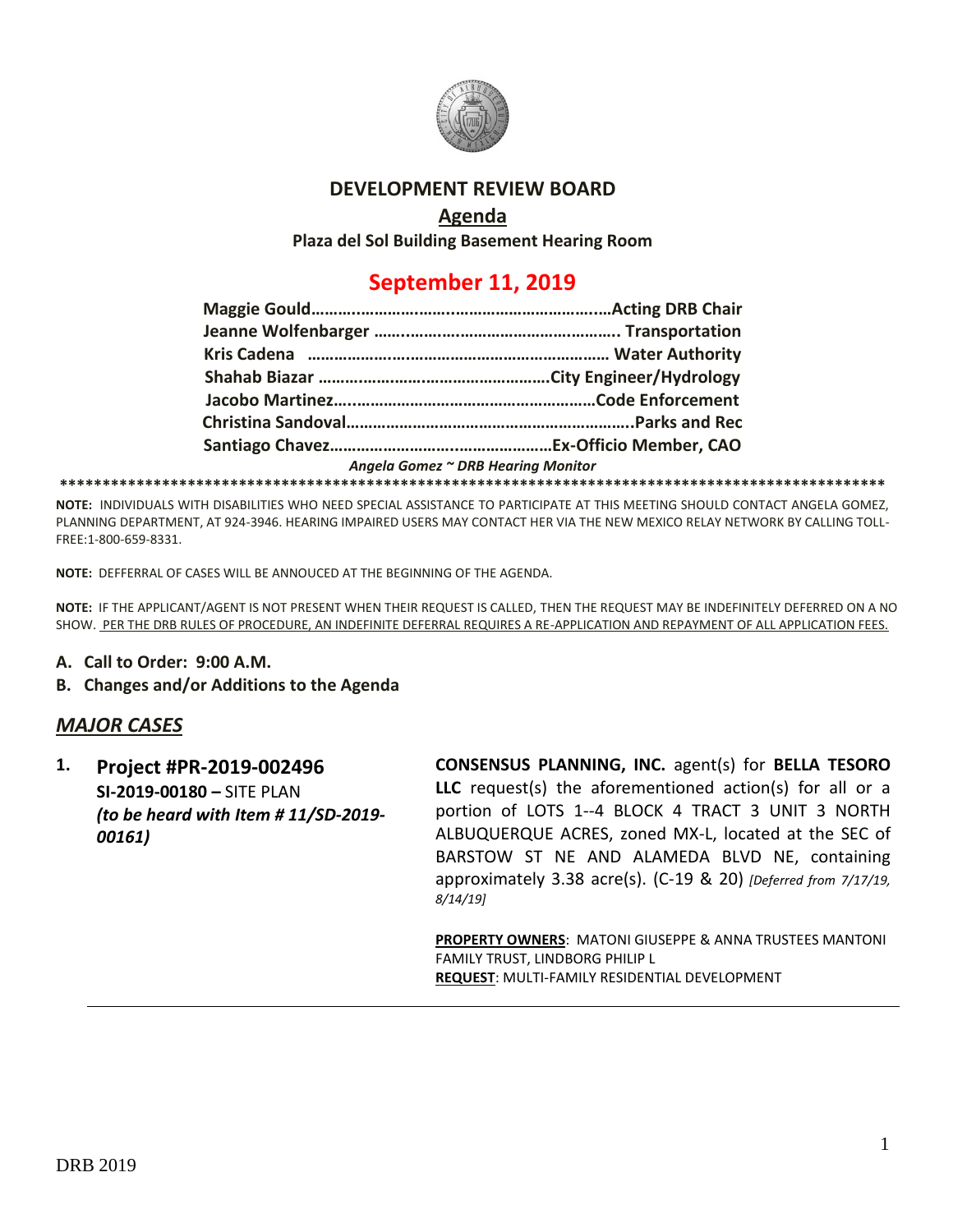| 2. | Project #PR-2019-002294<br>(1011491)<br><b>SD-2019-00152 - VACATION OF PUBLIC</b><br><b>DRAINAGE EASEMENT</b><br>SD-2019-00151 - FINAL PLAT<br>SD-2019-00150 - PRELIMINARY PLAT | TIERRA WEST, LLC agent(s) for MAVERICK, INC. request(s)<br>the aforementioned action(s) for all or a portion of TRACT<br>OF LAND IN SEC 9 T10N R3E AND BEING IDENTIFIED AS<br>TRACTS A AND B FROM A PORTION OF AN UNPLATTED<br>6.5774 ACRE TRACT AS DESCRIBED IN SPECIAL WARRANTY<br>DEED FILED MAY 4, 1978 IN BOOK D5A, PAGES 424-426<br>LESS AND THAN AND ACCEPTING PORTION OUT TO NMDOT<br>R/W BY STIPULATED JUDGEMENT FILED NOVEMBER 20,<br>2000 AS DOC 200115519 AND THAT PORTION OF TRACT B<br>OUT TO COA R/W BY QUIT CLAIM DEED FILED APRIL 28,<br>1980 DOCUMENT, zoned NR-LM, located at 1901 MENAUL<br>BLVD NE east of I-40 and west of UNIVERSITY BLVD NE,<br>containing approximately 6.5008 acre(s). (H-15)<br>PROPERTY OWNERS: PALONI JOHN & SUNWEST BANK TRPALONI RVT<br><b>REQUEST: PLAT/VACATION FOR A PROPOSED CONVENIENT STORE AND</b> |
|----|---------------------------------------------------------------------------------------------------------------------------------------------------------------------------------|----------------------------------------------------------------------------------------------------------------------------------------------------------------------------------------------------------------------------------------------------------------------------------------------------------------------------------------------------------------------------------------------------------------------------------------------------------------------------------------------------------------------------------------------------------------------------------------------------------------------------------------------------------------------------------------------------------------------------------------------------------------------------------------------------------------------------------------------------------|
| З. | Project #PR-2019-002770<br>(PR-2019-001345)<br>SI-2019-00279 - SITE PLAN                                                                                                        | <b>FUELING STATION</b><br>DEKKER, PERICH, SABATINI agent(s) for DBG PROPERTIES<br>LLC request(s) the aforementioned $action(s)$ for all or a<br>portion of TRACT RR-3-A-1 WESTLAND SOUTH TRACTS RR-<br>3-A-1 AND RR-3-A-2, zoned R-ML, located south of DENNIS<br>CHAVEZ BLVD SW and west of 98 <sup>th</sup> ST SW, containing<br>approximately 5.423 acre(s). (P-09)<br><b>PROPERTY OWNERS: DBG PROPERTIES LLC</b>                                                                                                                                                                                                                                                                                                                                                                                                                                     |
|    |                                                                                                                                                                                 | REQUEST: 156 UNIT MULITFAMILY DEVELOPMENT                                                                                                                                                                                                                                                                                                                                                                                                                                                                                                                                                                                                                                                                                                                                                                                                                |
| 4. | Project #PR-2019-002573<br>SI-2019-00190 - SITE PLAN-DRB<br>VA-2019-00217 - WAIVER<br>(to be heard with Item #10/SI-2019-<br>00160)                                             | <b>GARCIA/KRAEMER &amp; ASSOCIATES agent(s) for JOHN JONES</b><br>request(s) the aforementioned action(s) for all or a portion<br>of LOT 5 BLOCK 17 TRACT 1 UNIT 3 A UNIT B NORTH<br>ALBUQUERQUE ACRES, zoned PD, located at 8500<br>GLENDALE AVE NE, east of BARSTOW ST NE and west of<br>VENTURA ST NE, containing approximately 0.8864 acre(s).<br>(B-20) [Deferred from 7/24/19, 7/31/19, 8/7/19, 8/14/19]<br><b>PROPERTY OWNERS: JONES MARK JOHN</b>                                                                                                                                                                                                                                                                                                                                                                                                |
|    |                                                                                                                                                                                 | <b>REQUEST:</b> SF HOME WITH MAJOR INFRASTRUCTURE                                                                                                                                                                                                                                                                                                                                                                                                                                                                                                                                                                                                                                                                                                                                                                                                        |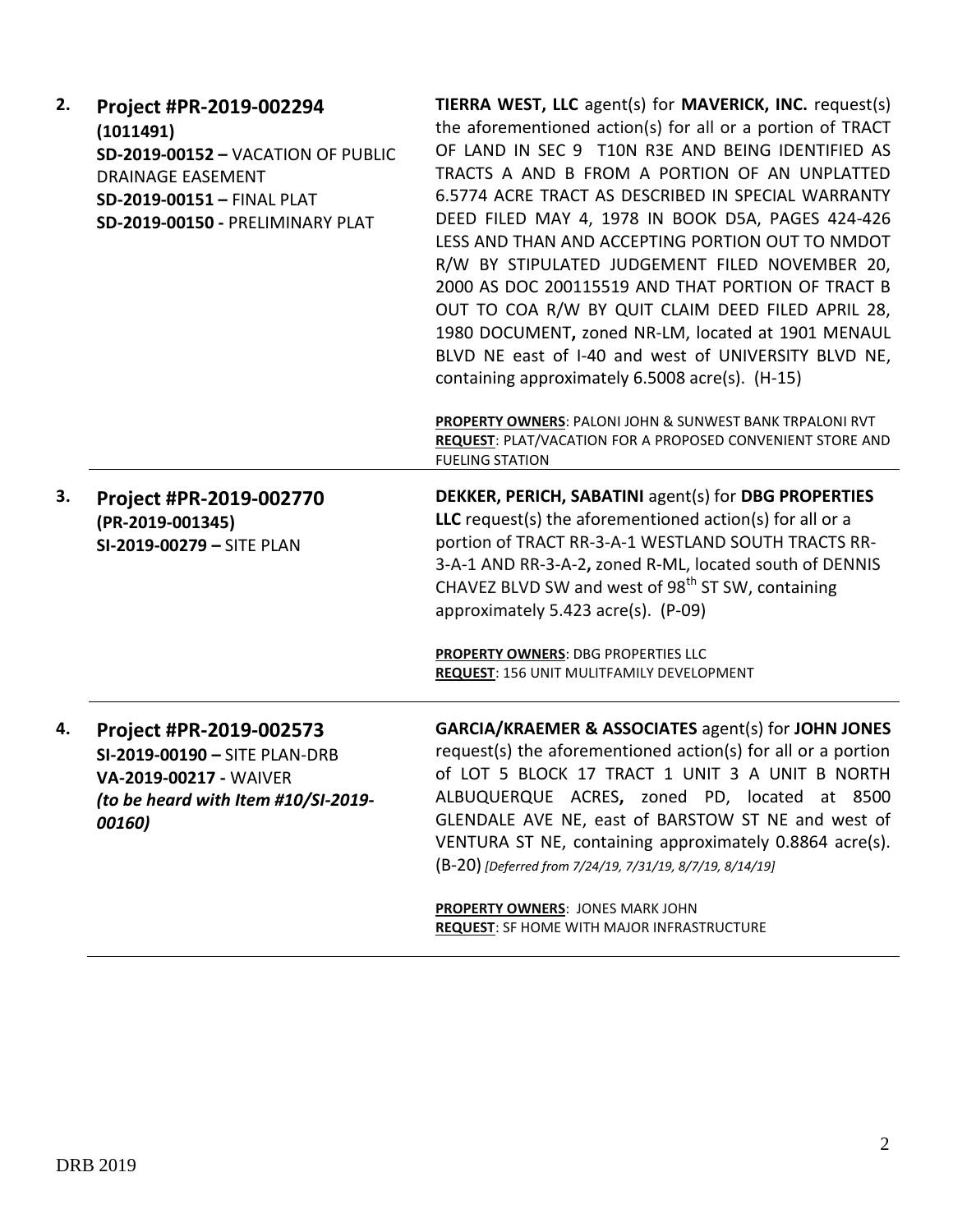| 5. | Project #PR-2019-002651<br>(1000530)<br>SD-2019-00133 - VACATION OF RIGHT OF<br><b>WAY</b> | TIERRA WEST LLC agent(s) for AIRPORT PARKING<br>request(s) the aforementioned action(s) for all or a portion<br>of SUNPORT BLVD SE west of UNIVERSITY BLVD SE<br>containing approximately 0.1609 acre(s). (M-15) ) [Deferred<br>from 8/21/19]                                                                                                                                                                                                                                                                                                           |
|----|--------------------------------------------------------------------------------------------|---------------------------------------------------------------------------------------------------------------------------------------------------------------------------------------------------------------------------------------------------------------------------------------------------------------------------------------------------------------------------------------------------------------------------------------------------------------------------------------------------------------------------------------------------------|
|    |                                                                                            | <b>PROPERTY OWNERS: R &amp; B LLC</b><br>REQUEST: VACATION OF A PORTION OF SUNPORT BLVD PUBLIC RIGHT-<br>OF-WAY                                                                                                                                                                                                                                                                                                                                                                                                                                         |
| 6. | Project #PR-2019-002668<br>SI-2019-00251 - SITE PLAN                                       | MECHENBIER/MECHENBIER CONSTRUCTION<br><b>JEREMY</b><br>request(s) the aforementioned action(s) for all or a portion<br>of LOT 28-A OF REPLAT OF TRACT D UNIT 3 - LOT 28 UNIT 4<br>- TRACT F-1 & UNPLATTED POR OF INTERSTATE INDUSTRAL<br>TRACT & TRACT A ENVIRCO TRACT (NOW COMPRISING<br>TRACTS D-1 D-2 D-3 & 28A) INTERSTATE INDUSTRIAL<br>TRACT, zoned NR-LM, located at 7101 WASHINGTON ST NE<br>south of HAWKINS ST NE and west of JEFFERSON ST NE,<br>containing approximately 4.9 acre(s). (D-17) ) [Deferred from<br>$8/21/19$ ]                |
|    |                                                                                            | PROPERTY OWNERS: SECURITY SELF STORAGE INC<br>REQUEST: 82,000 SF OFFICE/WAREHOUSE BUILDING                                                                                                                                                                                                                                                                                                                                                                                                                                                              |
| 7. | Project #PR-2019-002677<br>SI-2019-00252 - SITE PLAN                                       | MODULUS ARCHITECTS, INC. agent(s) for CARLISLE<br><b>ASSOCIATES LP</b> request(s) the aforementioned action(s) for<br>all or a portion of TRACTS A & B CARLISLE & INDIAN<br>SCHOOL SUBDIVISION BEING A PART OF BLOCKS 16 & 17<br>AND A PART OF BLOCKS 14 & 15 NETHERWOOD PARK<br>SECOND FILING EXCLUDING PORTIONS OUT TO R/W, zoned<br>MX-M, located at the NEC of INDIAN SCHOOL RD NE and<br>CARLISLE BLVD NE, containing approximately 10.2 acre(s).<br>$(H-16)$ [Deferred from 8/21/19]<br>PROPERTY OWNERS: CARLISLE ASSOCIATES C/O ROSEN ASSOC MGMT |
|    |                                                                                            | <b>GROUP</b><br>REQUEST: 120,000+ SF RETAIL DEVELOPMENT                                                                                                                                                                                                                                                                                                                                                                                                                                                                                                 |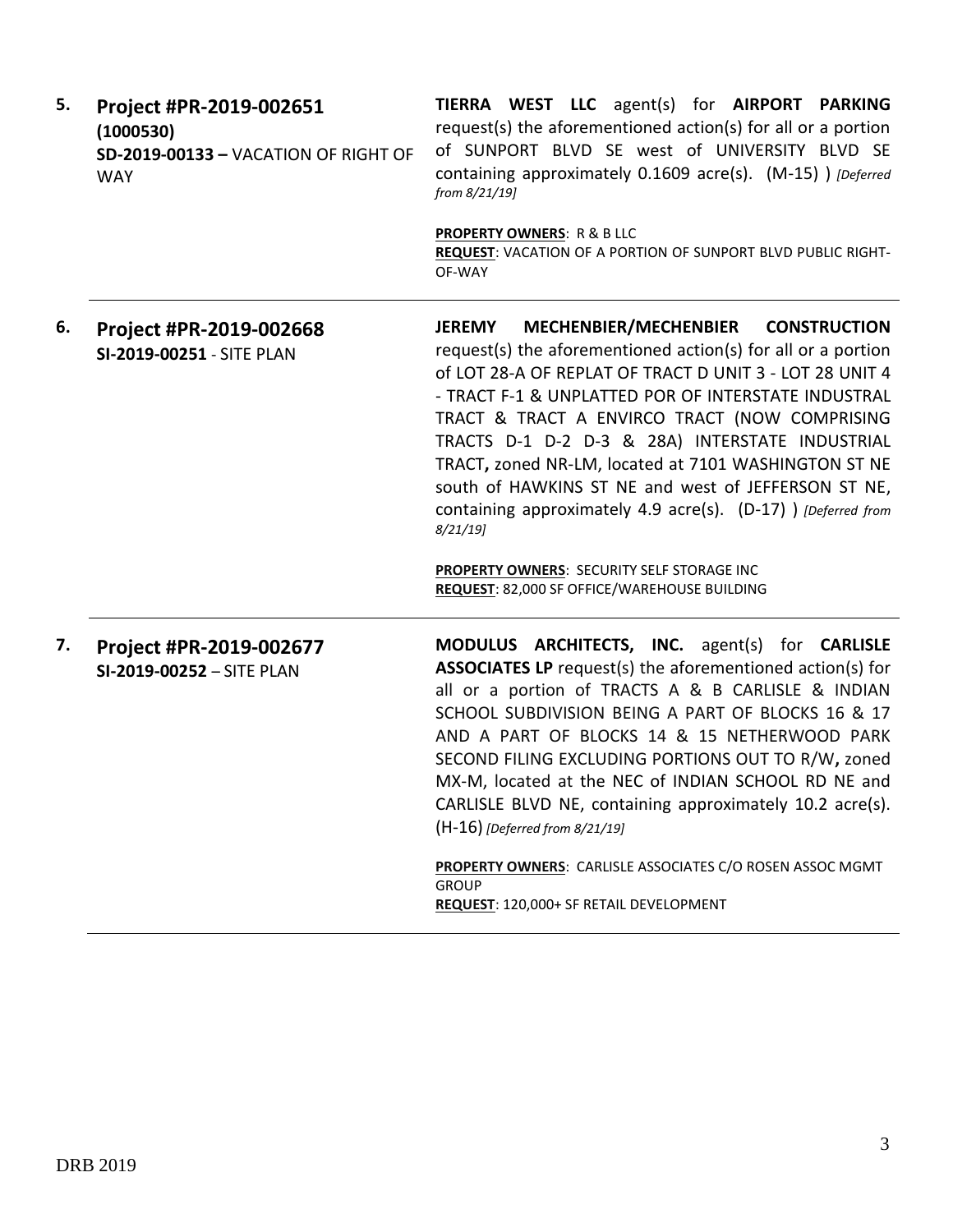**8. Project #PR-2019-002661 (1000575) SD-2019-00134** – VACATION OF PUBLIC EASEMENT **SD-2019-00135** – VACATION OF PUBLIC EASEMENT **SD-2019-00136** – VACATION OF PUBLIC EASEMENT **SD-2019-00137** – VACATION OF PUBLIC EASEMENT **SD-2019-00138** – VACATION OF PRIVATE EASEMENT **SD-2019-00139** – PRELIMINARY/FINAL PLAT **SD-2019-00140 –** PRELIMINARY/FINAL PLAT

**BOHANNAN HUSTON INC.** agent(s) for **PRESBYTERIAN HEALTHCARE SERVICES** request(s) the aforementioned action(s) for all or a portion of LOTS 1-A THRU 4-A AND 5-9 PRESBYTERIAN HOSPITAL-MAIN CAMPUS PHASE ONE**,**  zoned MX-H, located at 1100 CENTRAL AV SE east of I-25 and north of LEAD AVE SE, containing approximately 11.9575 acre(s). (K-15)*[Deferred from 7/31/19, 8/21/19, 8/28/19]*

**PROPERTY OWNERS**: PRESBYTERIAN HEALTHCARE SERVICES **REQUEST**: VACATIONS OF VARIOUS EASEMENTS AND REPLAT

**9. Project #PR-2019-002423 SI-2019-00130** - SITE PLAN

**SCOTT ANDERSON** agent(s) for **JIM ACHEN** request(s) the aforementioned action(s) for all or a portion of LOT 11, BLOCK 29, NORTH ALBUQUERQUE ACRES TRACT A UNIT B, zoned NR-BP, located at 6504 ALAMEDA BLVD NE, west of LOUISIANA BLVD NE, containing approximately 0.89acre(s). (C-18) *[Deferred from 6/12/19, 7/10/19, 7/24/19, 8/21/19, 8/28/19]*

**PROPERTY OWNERS**: ACHEN JAMES R TRUSTEE ACHEN FAMILY RVT **REQUEST**: SITE PLAN FOR A 8,125 SF WAREHOUSE/OFFICE BUILDING

#### *MINOR CASES*

| 10. Project #PR-2019-002573<br>SI-2019-00160 - PRELIMINARY/FINAL<br><b>PLAT</b> | GARCIA/KRAEMER & ASSOCIATES agent(s) for JOHN JONES<br>request(s) the aforementioned action(s) for all or a portion<br>of LOT 5 BLOCK 17 TRACT 1 UNIT 3 A UNIT B NORTH<br>ALBUQUERQUE ACRES, zoned PD, located at 8500<br>GLENDALE AVE NE, east of BARSTOW ST NE and west of<br>VENTURA ST NE, containing approximately 0.8864 acre(s).<br>$(B-20)$ |
|---------------------------------------------------------------------------------|-----------------------------------------------------------------------------------------------------------------------------------------------------------------------------------------------------------------------------------------------------------------------------------------------------------------------------------------------------|
|                                                                                 | <b>PROPERTY OWNERS: JONES JOHN MARK</b><br><b>REQUEST:</b> RE-PLAT TO DEDICATE ALAMEDA R/W AND GRANT<br><b>EASEMENTS</b>                                                                                                                                                                                                                            |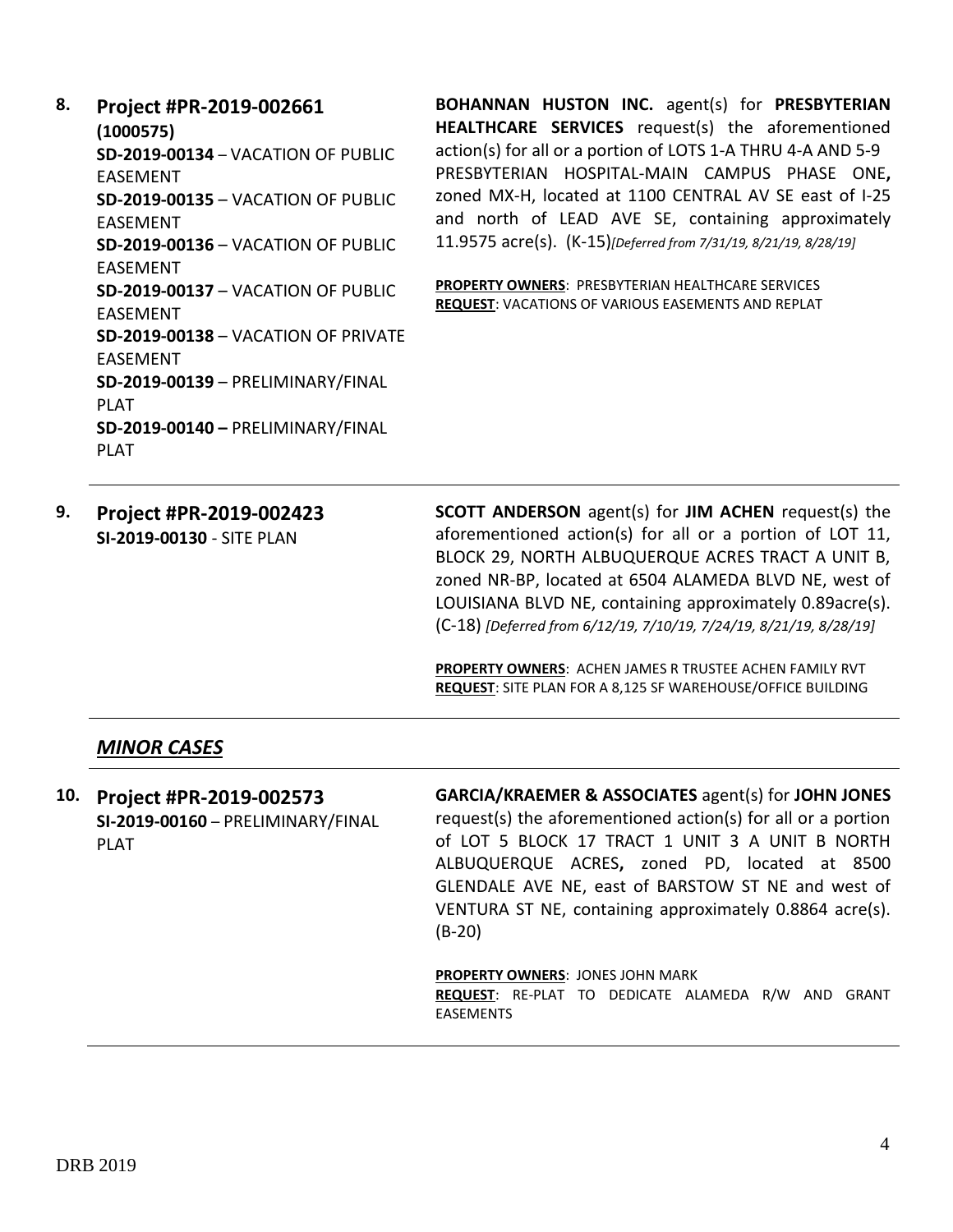| 11. | Project #PR-2019-002496<br>SD-2019-00161 - PRELIMINARY/FINAL<br><b>PLAT</b>                           | <b>CONSENSUS PLANNING</b> agent(s) for PHIL LINDBERG<br>request(s) the aforementioned action(s) for all or a portion<br>of LOTS 1--4 BLOCK 4 TRACT 3 UNIT 3 NORTH<br>ALBUQUERQUE ACRES, zoned MX-L, located at the SEC of<br>BARSTOW ST NE and ALAMEDA BLVD NE, containing<br>approximately 3.38 acre(s). $(C-19 \& 20)$<br>PROPERTY OWNERS: MATONI GIUSEPPE & ANNA TRUSTEES MANTONI |
|-----|-------------------------------------------------------------------------------------------------------|--------------------------------------------------------------------------------------------------------------------------------------------------------------------------------------------------------------------------------------------------------------------------------------------------------------------------------------------------------------------------------------|
|     |                                                                                                       | FAMILY TRUST, LINDBORG PHILIP L<br>REQUEST: REPLAT 4 INTO 1, DEDICATE R/W AND GRANT EASEMENTS                                                                                                                                                                                                                                                                                        |
| 12. | Project #PR-2019-002811<br>SD-2019-00158 - PRELIMINARY/FINAL<br><b>PLAT</b><br>VA-2019-00288 - WAIVER | <b>RICHARD CHAVEZ</b> request(s) the aforementioned action(s)<br>for all or a portion of LOTS 7-10 BLOCK 44 PEREA ADDITION,<br>zoned R-1A, located at NEC of 15 <sup>th</sup> ST NW and GRANITE AVE<br>NW, containing approximately 0.32 acre(s). (J-13)<br>PROPERTY OWNERS: CHAVEZ RICHARD GERARD<br>REQUEST: REPLAT 4 LOTS INTO 2 AND S/W WAIVER                                   |
|     |                                                                                                       |                                                                                                                                                                                                                                                                                                                                                                                      |
| 13. | Project #PR-2019-002686<br>SD-2019-00144 - PRELIMINARY/FINAL<br><b>PLAT</b>                           | TIERRA WEST, LLC agent(s) for LUBRICAR PROPERTIES II LC<br>request(s) the aforementioned action(s) for all or a portion<br>of LOTS 1-3 AND WEST 38 FEET OF LOT 4 BLOCK 8 SOMBRA<br>DEL MONTE, zoned MX-M, located on MENAUL BLVD NE<br>west of WYOMING BLVD NE, containing approximately 7.9<br>acre(s). (H-19)[Deferred from 8/7/19, 8/21/19}                                       |
|     |                                                                                                       | PROPERTY OWNERS: VIGA MICHAEL & MARILYN DORIS TRUSTEES &<br><b>LUBRICAR PROPERTIES</b><br><b>REQUEST: CONSOLIDATE 4 EXISTING LOTS INTO 1</b>                                                                                                                                                                                                                                         |
| 14. | Project #PR-2018-001225<br>SD-2019-00155 - PRELIMINARY/FINAL<br><b>PLAT</b>                           | ARCH + PLAN LAND USE CONSULTANTS agent(s) for KIRK<br>AND JOYCE WESSELINK request(s) the aforementioned<br>action(s) for all or a portion of TRACT 493, TOWN OF<br>ATRISCO GRANT UNIT 7, zoned R-1C, located on 1119 86 <sup>TH</sup><br>ST SW between SAGE RD SW and SAPPHIRE ST SW<br>containing approximately 4.89 acre(s). (M-9) [Deferred from<br>$8/28/19$ ]                   |
|     |                                                                                                       | <b>PROPERTY OWNERS: WESSELINK KIRK A &amp; JOYCE D</b><br><b>REQUEST: SUBDIVIDE 1 LOT INTO 5 LOTS</b>                                                                                                                                                                                                                                                                                |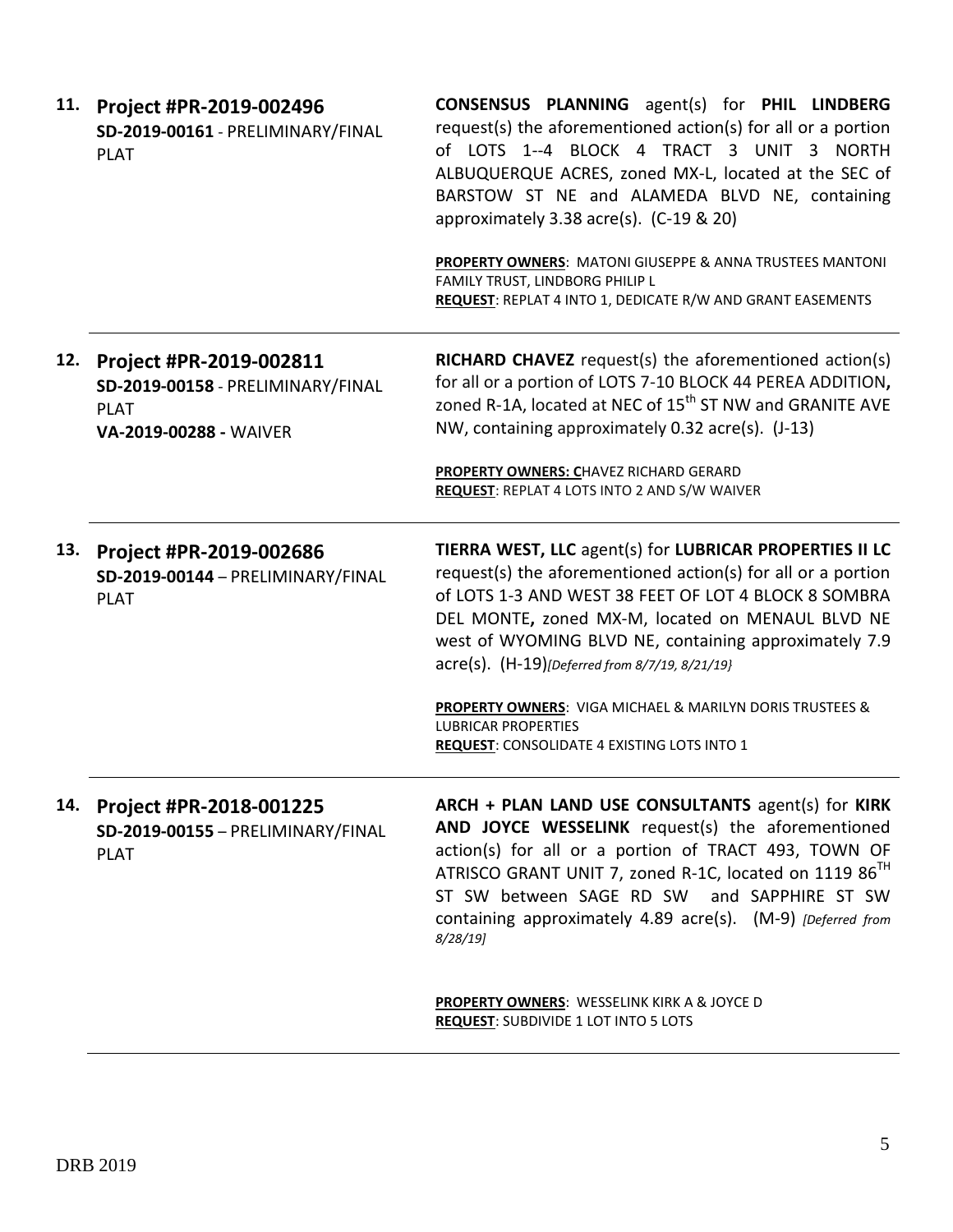| 15. | Project #PR-2018-001457<br>SD-2019-00154 - PRELIMINARY/FINAL<br><b>PLAT</b> | ARCH + PLAN LAND USE CONSULTANTS agent(s) for CARL<br><b>HAWKINS</b> request(s) the aforementioned action(s) for all or<br>a portion of LOT 13-A PLAT OF LOTS 12-A & 13-A MAJOR<br>ACRES, zoned R-1D, located at 924 MAJOR AV NW east of<br>12 <sup>th</sup> St NW and south of CANDELARIA RD NW, containing<br>approximately 0.8152 acre(s). (G-14) [Deferred from 8/28/19]<br><b>PROPERTY OWNERS: HAWKINS CARL P</b><br><b>REQUEST: CREATE 2 LOTS FROM 1 EXISTING LOT</b> |
|-----|-----------------------------------------------------------------------------|-----------------------------------------------------------------------------------------------------------------------------------------------------------------------------------------------------------------------------------------------------------------------------------------------------------------------------------------------------------------------------------------------------------------------------------------------------------------------------|
| 16. | Project #PR-2018-001541<br>SD-2019-00130 - PRELIMINARY/FINAL<br><b>PLAT</b> | ALDRICH LAND SURVEYING agent(s) for ALAMO CENTER<br>LLC request(s) the aforementioned action(s) for all or a<br>portion of TRACTS E-1 ALAMEDA WEST, zoned NR-C,<br>located at 10131 COORS BLVD NW, north of SEVEN BAR<br>LOOP NW and south of OLD AIRPORT AV NW containing<br>approximately $11.6063$ acre(s). $(B-14)$ [Deferred from $7/24/9$ ,<br>8/7/19, 8/21/19, 8/28/19]<br>PROPERTY OWNERS: ALAMO CENTER LLC<br><b>REQUEST: DIVIDE 1 TRACT INTO 2 TRACTS</b>         |

**17. Project #PR-2018-001670 VA-2019-00267** – WAIVER **VA-2019-00268** - WAIVER **SI-2019-00181 -** SITE PLAN **CONSENSUS PLANNING INC.** agent(s) for **AMERCO REAL ESTATE COMPANY** request(s) the aforementioned action(s) for all or a portion of TRACT C OF ALEXANDER CENTER**,**  zoned MX-M, located at 4 TH STREET NW AND CUTLER AVE NW, containing approximately 2.5277 acre(s). (H-14)*{site plan deferred from 7/17/19, 8/21/19}*

> **PROPERTY OWNERS**: AMERCO REAL ESTATE COMPANY **REQUEST**: SELF STORAGE FACILITY

#### *SKETCH PLAT*

**18. Project #PR-2019-002791 PS-2019-00079** – SKETCH PLAT **SZU-HAN HO** request(s) the aforementioned action(s) for all or a portion of LOTS 13, 14 & 15 BLOCK 12 ALBRIGHT & MOORE ADDITION**,** zoned R-1A, located at 1402 LOS TOMASES NW, north of KINLEY AVE NW, containing approximately 0.23 acre(s). (J-14) **PROPERTY OWNERS**: HO SZU-HAN

**REQUEST**: LOT LINE ELIMINATION